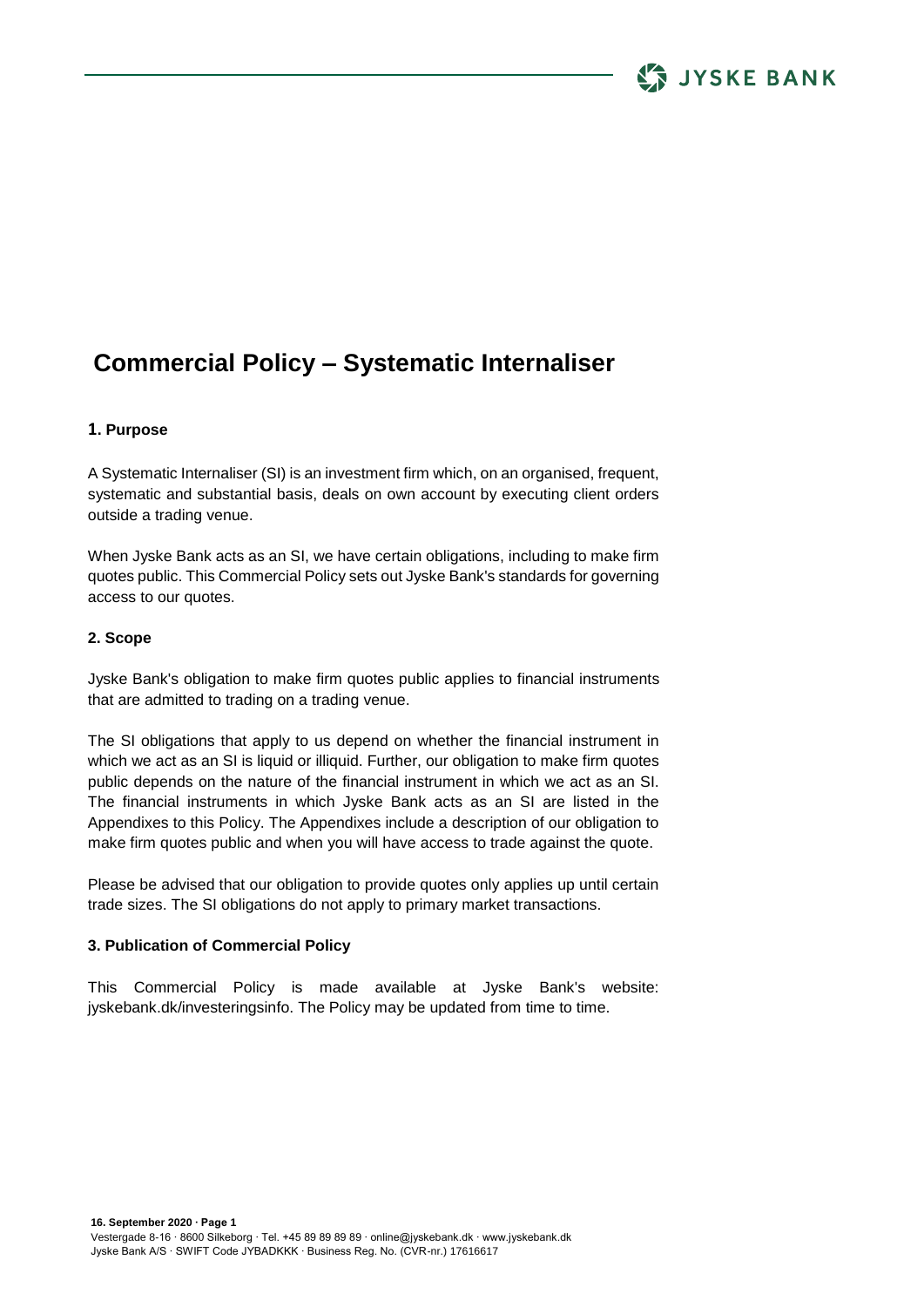

## **Appendix 1: Bonds and derivatives**

Jyske Bank is a systematic internaliser in all Danish mortgage bonds, a number of corporate bonds and specific derivatives. At our website jyskebank.dk/investeringsinfo you can under SI information find lists of the mortgage bonds, corporate bonds and derivatives in which we are systematic internaliser.

Our obligations in connection with the role as systematic internaliser in bonds are described below.

#### *Liquid bonds and derivatives:*

For liquid bonds and derivatives, we are not obliged to make firm quotes public, but if we at the request of a client accept to provide a quote, we are obliged to provide the same quote to other clients and to make such quote public. Our obligation to provide firm quotes only applies up until a certain trade size - the so-called Size Specific to The Instrument (SSTI). The SSTI thresholds are determined by ESMA based on the calculation methods set out in Annex III of Regulation (EU) 2017/583.

#### *Illiquid bonds and derivatives:*

For illiquid bonds and derivatives, we are not obliged to make firm quotes public. However, if a client requests a quote, we provide the most recent quote in such instrument to the client.

#### **2. Access to and publication of firm quotes**

#### *Mortgage bonds and corporate bonds*

Upon assessing whether you have the right to trade against the quote which we have made public and thereby provided to another client, we take into consideration a number of non-discriminatory criteria. We provide firm quotes, and a price quoted to another client may subsequently have been changed due to market conditions like development in interest rates and volatility. We operate with three client categories, among other things depending on to which trading system the client has access. The three client categories are differentiated between 1) personal and small corporate clients, 2) small financial institutions, 3) large financial institutions, asset managers, insurance companies, pension funds and large corporate clients.

Our SI quotes are published via Bloomberg APA and Deutsche Börse APA.

In addition, if you are a client of Jyske Bank, you have access to our firm SI quotes via our Netbank solution.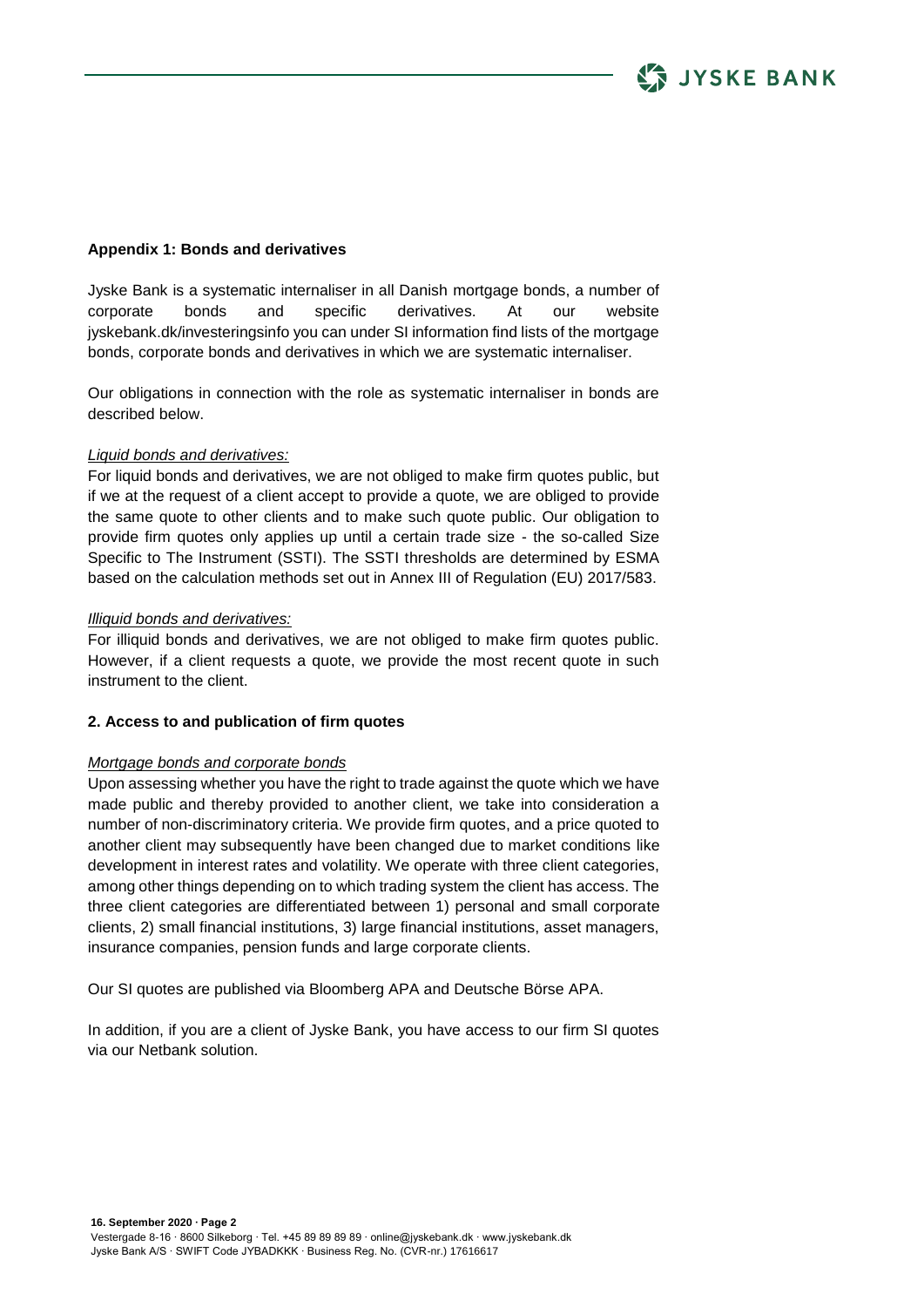

We will provide quotes during the standard trading hours of the primary market in which the mortgage bond is admitted to trading (Nasdaq OMX Copenhagen, 09:00- 17:00 CET). For corporate bonds, we provide quotes during the standard opening hours for the relevant market.

We shall be entitled to withdraw quotes under exceptional market conditions.

#### *Derivatives*

Upon assessing whether you have the right to trade against the quote which we have made public and thereby provided to another client, we take into consideration a number of non-discriminatory criteria. We provide firm quotes, and a price quoted to another client may subsequently have been changed due to market conditions like development in interest rates and volatility. Our quotes on derivatives are all-in prices. This means that the quote is inclusive of client-specific costs, for instance a credit assessment and counterparty risk. If you as a client wants to trade based on a price quoted to another client, the client-specific costs may be different.

Our SI quotes are published via Bloomberg APA and Deutsche Börse APA.

We shall be entitled to withdraw quotes under exceptional market conditions.

## **4. Limitations**

When we provide a firm quote to a client, we are only obliged to enter into one transaction based on that quote. When the client who requested the firm quote does not trade against it or only executes part of it, other clients within the same client category may trade against the firm quote or part of the firm quote.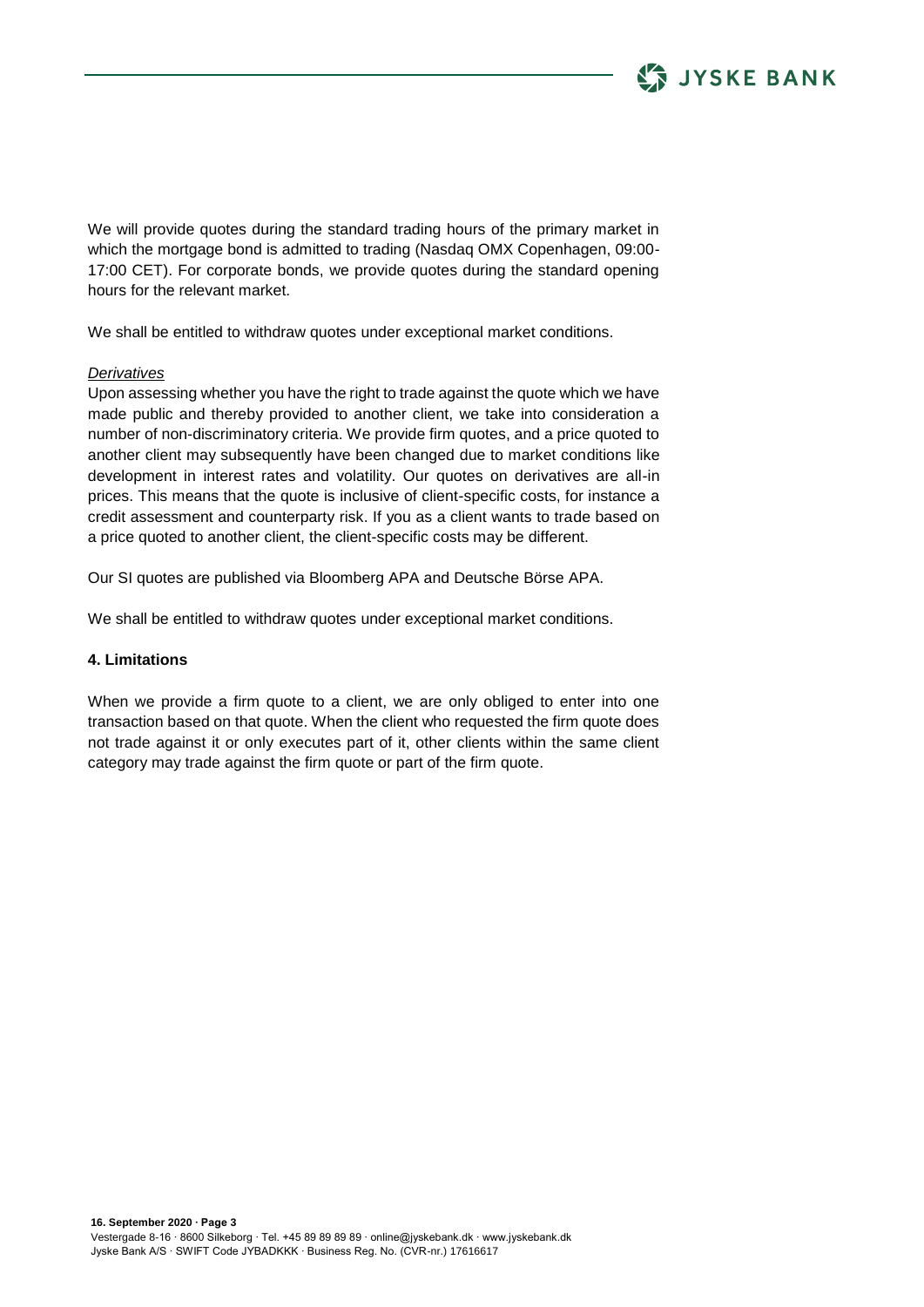# **Appendix 2: Equities & ETFs**

Jyske Bank is systematic internaliser in Danish equities and exchange-traded funds (ETFs). At our website jyskebank.dk/investeringsinfo you can see a list of the equities and ETFs in which we are systematic internaliser.

**LE JYSKE BANK** 

Our obligations in connection with the role as systematic internaliser in equities and ETFs are described below.

## *Liquid market*

When an equity or an ETF is traded on a liquid market, we are obliged to make firm quotes public. Our obligation to provide firm quotes only applies up until a certain trade size - the so-called standard market size (SMS). The SMS thresholds are set out in Annex II of Regulation (EU) 2017/587.

SMS is determined on the basis of the average value of transactions. If, for instance, you want to trade an instrument for which the average value of transactions is less than EUR 20,000, then the SMS will be EUR 10,000 according to the Regulation.

#### *Illiquid market*

When an equity or an ETF is traded on an illiquid market, we are obliged to make firm quotes public at your request.

## **2. Access to firm quotes**

Our firm SI quotes are published via Deutsche Börse APA. This will apply whether the instrument is liquid or illiquid.

In addition, if you are a client of Jyske Bank, you have access to our firm SI quotes via our Netbank solution.

#### **3. Prices**

1

Our quotes on equities and ETFs are a "clean price". This means that you can trade against the quote made public. A charge will be added to the quote.

We will provide firm quotes for equities and ETFs during the standard trading hours for the relevant market<sup>1</sup> on which the instrument is traded. Jyske Bank is alone SI in equities and equity-like instruments where the relevant market is Nasdaq Copenhagen. The opening hours for Nasdaq Copenhagen are 9:00-17:00 CET.

 $^{1}$  Jyske Bank defines the relevant market as the primary market in relation to liquidity, cf. the definition of this in Article 4 of Regulation (EU) 2017/587.